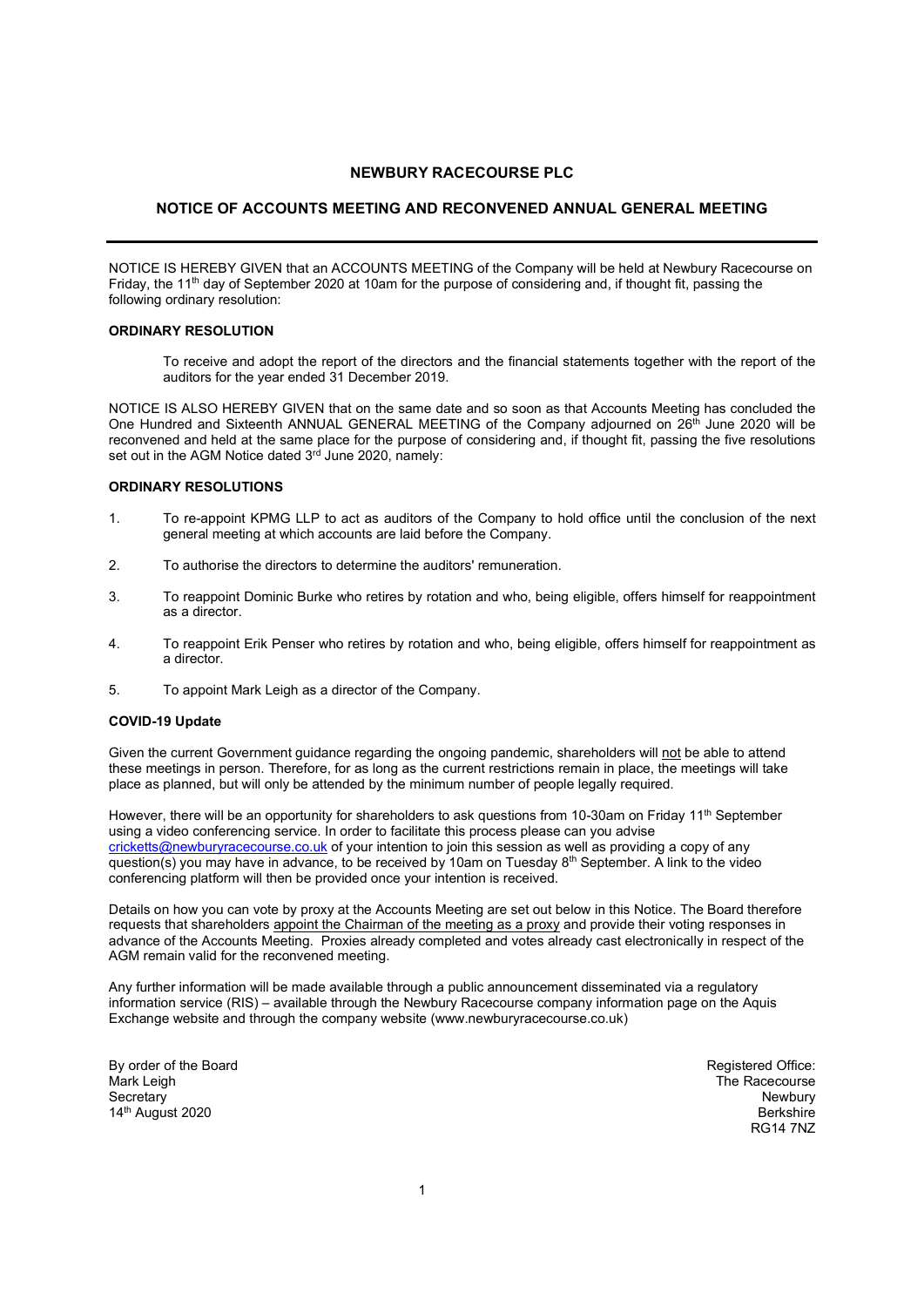#### Meeting Notes:

- 1. A Shareholder is entitled to appoint one or more proxies to exercise all or any of his/her rights to attend and speak and vote on his/her behalf at the Accounts Meeting. A proxy need not be a Shareholder but, given the restrictions on attendance detailed above, Shareholders are encouraged to appoint the Chairman of the meeting as their proxy.
- 2. A Shareholder may appoint more than one proxy in relation to the Accounts Meeting provided that each proxy is appointed to exercise the rights attached to a different share or shares held by that Shareholder. To do this, that Shareholder can log on to www.signalshares.com and complete the online instructions. Alternatively, shareholders can request a Proxy Form from Link Asset Services as set out below at PXS 1, 34 Beckenham Road, Beckenham, BR3 4ZF. A Shareholder appointing more than one proxy should indicate the number of shares for which each proxy is authorised to act on his or her behalf.
- 3. You can vote in respect of the Accounts Meeting either:
	- by logging on to www.signalshares.com and following the instructions;

 You may request a hard copy form of proxy directly from the registrars, Link Asset Services, on Tel: 0371 664 0300. Calls are charged at the standard geographic rate and will vary by provider. Calls outside the United Kingdom will be charged at the applicable international rate. We are open between 09:00 - 17:30, Monday to Friday excluding public holidays in England and Wales.

 in the case of CREST members, by utilising the CREST electronic proxy appointment service in accordance with the procedures set out below.

In order for a proxy appointment for the Accounts Meeting to be valid a form of proxy must be completed. In each case the form of proxy must be received by Link Asset Services at 34 Beckenham Road, Beckenham, Kent, BR3 4ZF by 10 am on Wednesday 9<sup>th</sup> September 2020.

5. Pursuant to Regulation 41 of the Uncertificated Securities Regulations 2001, the Company specifies that only those Shareholders registered in the register of members of the Company at close of business on 9<sup>th</sup> September 2020 shall be entitled to attend or vote at the Accounts Meeting in respect of the number of shares registered in their name at that time. If the meeting is adjourned, the Company specifies that only Shareholders entered on the Company's register of members not later than 48 hours before the time fixed for the adjourned meeting shall be entitled to attend and vote at the meeting.

6. In the case of a Shareholder which is a company, the Proxy Form must be executed either (i) under its common seal or (ii) signed

on its behalf by a duly authorised officer, representative or attorney of the company, whose capacity should be stated.

7. Any power of attorney or any other authority under which the Proxy Form is signed (or a duly certified copy of such authority) must be included with the Proxy Form.

8. A 'Vote withheld' is not a vote in law, which means that the vote will not be counted in the proportion of votes 'For' and 'Against' the Resolution. A Shareholder who does not give any voting instructions in relation to a Resolution should note that his/her proxy will have authority to vote or to withhold a vote on that Resolution as he/she thinks fit. A proxy will also have authority to vote or to withhold a vote on any other business (including amendments to resolutions) which properly comes before the Accounts Meeting as he/she thinks fit.

9. The return of a completed Proxy Form or vote, will not prevent a Shareholder attending the Accounts Meeting and voting in person if he/she wishes to do so (but subject to the restrictions detailed above).

10. In the case of joint holders, where more than one of the joint holders purports to appoint a proxy, only the appointment submitted by the most senior holder will be accepted. Seniority is determined by the order in which the names of the joint holders appear in the Company's register of members in respect of the joint holding (the firstnamed being the most senior).

11. If you submit more than one valid proxy appointment, the appointment received last before the latest time for the receipt of proxies will take precedence.

12. CREST members who wish to appoint a proxy or proxies through the CREST electronic proxy appointment service may do so for the Accounts Meeting (and any adjournment of the Meeting) by using the procedures